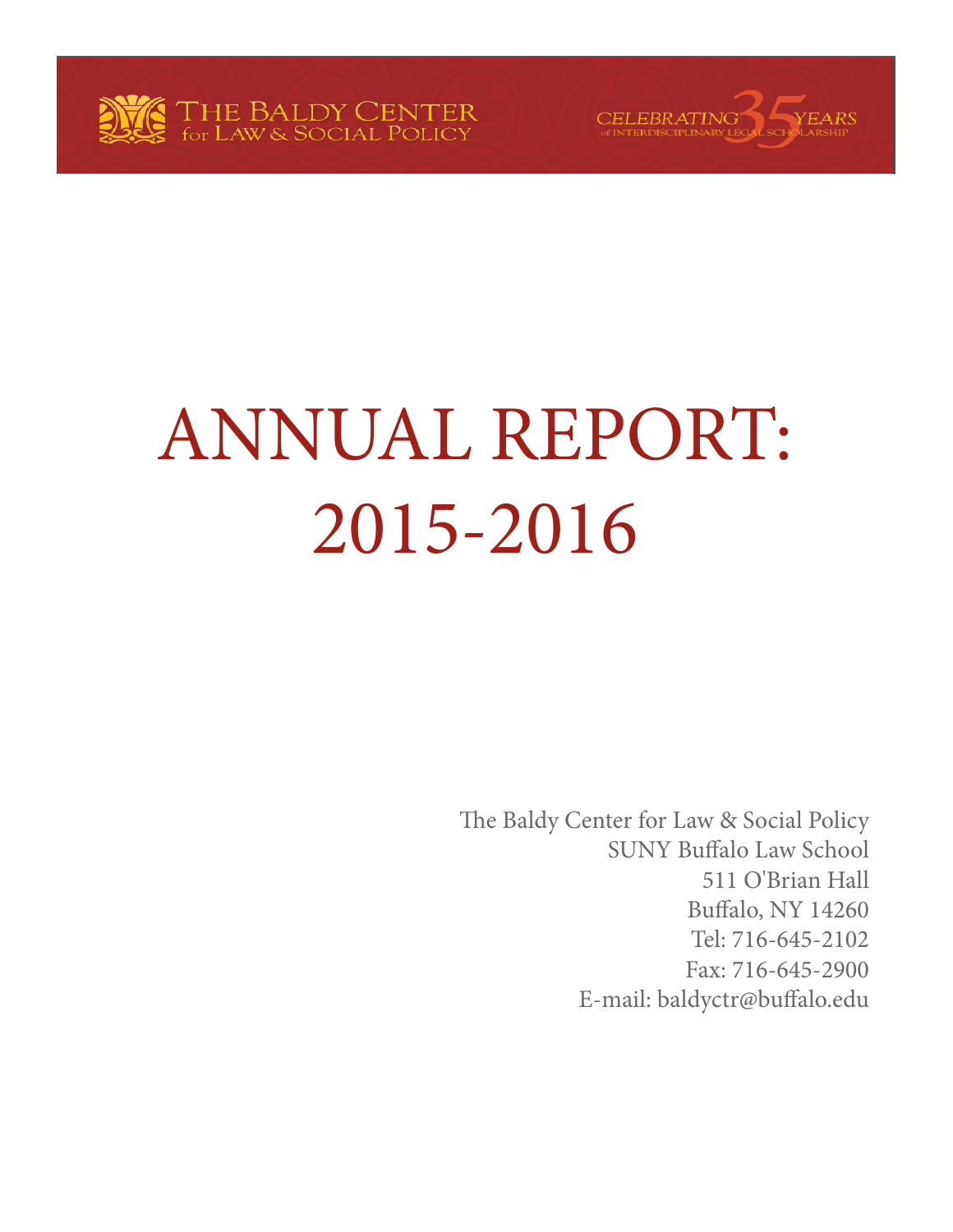# Baldy Center for Law and Social Policy

Contents

- I. Center Overview History Organization and Center Staff
- II. Research Support and Fellowships Faculty Research Grants Baldy Center Fellowship Program
- III. Speakers and Visitors<br>Distinguished Speaker Series Co-Sponsored Events
- IV. Conferences and Workshops Conferences
- V. Publications SSRN Buffalo Legal Studies Research Paper Series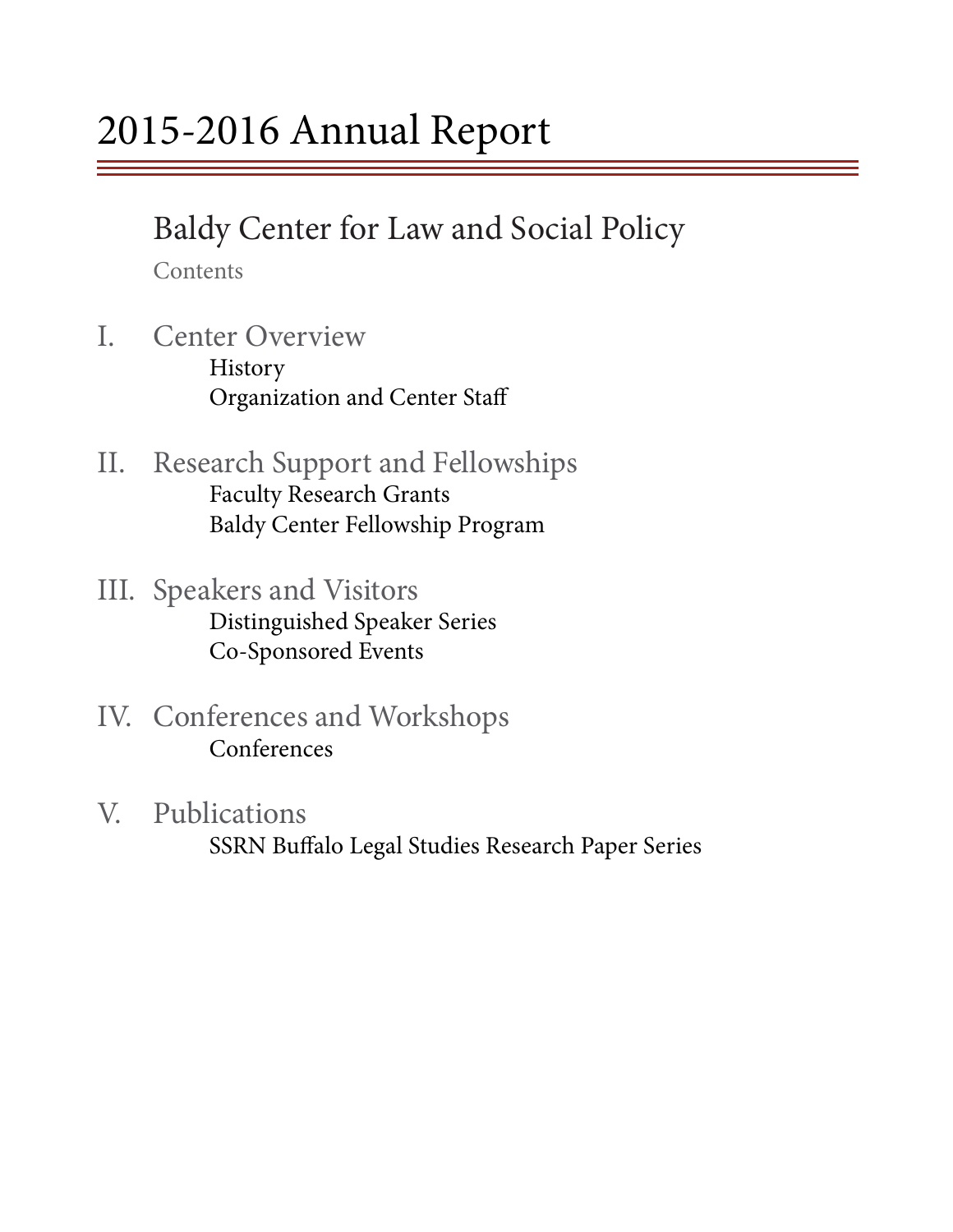### I. Center Overview

### **History**

Created 40 years ago under a bequest from Buffalo attorney Christopher Baldy, the Baldy Center for Law & Social Policy supports interdisciplinary research on law, legal institutions and social policy throughout the University at Buffalo. The Center not only engages faculty and students campus-wide, it also has national and international impact through the scholarly publications, conferences, workshops, and other activities described in this report. The center is housed at the SUNY Buffalo Law School.

### Organization and Center Staff

### Baldy Advisory Council for 2015-2016

 Sharmistha Bagchi-Sen (Geography) Guyora Binder (Law) Stephanie Phillips (Law) Kenneth Shockley (Philosophy) Matteo Taussig-Rubbo (Law) Mary Nell Trautner (Sociology) David Westbrook (Law)

### Baldy Center Staff

 Errol Meidinger, Director Laura Wirth, Assitant Director Amy Hothow, Technical Accounting Caroline Funk, Research Associate Veronica Bartikofsky, Events Assistant Matthew McLeskey, Research Assistant Yaqi Yuan (Sam), Research Assistant

### Baldy Center Technical Team

 Michael Massett, Print Designer Debra Kolodczak, Web Designer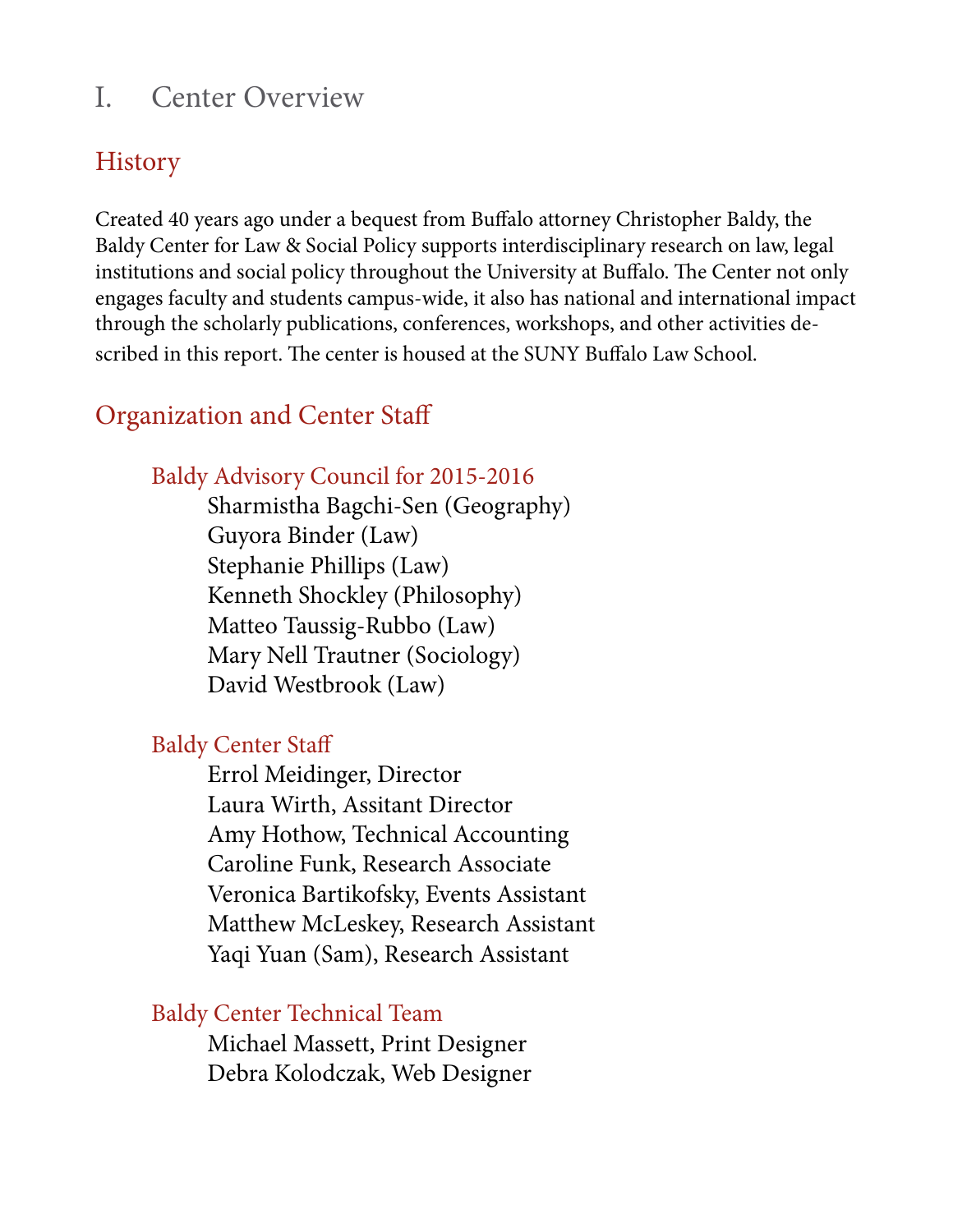## II. Research Support and Fellowships

### Faculty Research Grants

#### Samantha Barbas, School of Law:

Time v. Hill and America's Search for Privacy

#### Elizabeth Bowen, Social Work:

Informing Housing and Social Policy through Community-Based Research on Homelessness among Emerging Adults in Erie County

#### Irus Braverman, School of Law:

The Law of the Land: Nature Reserves in the Occupied Palestinian Territories

#### Rachael Hinkle, Political Science:

The Role and Impact of Briefs in the U.S. Supreme Court

#### Chalres Lamb, Political Science:

Presidents, Bureaucracy, and Fair Housing in America

#### Anthony O'Rourke, School of Law:

Civil Discovery and Criminal Investigation

#### Jessica Owley, School of Law:

Forest Land Conservation Mechanisms in a Changing World: Climate Resiliency under Varying Property Protection Arrangements in the Northeast Forests

#### Katja Praznik, Arts Management:

Remuneration of Artistic Labor: A Transcontinental Comparative Analysis

#### Deborah Reed-Danahay, Anthropology:

Being French in London: Social Space and the Body Politic

#### Deborah Waldrop, Social Work:

Policy Practice at Life's End: How Advance Directives and Provider Communication Influence Healthcare Decision-Making near Death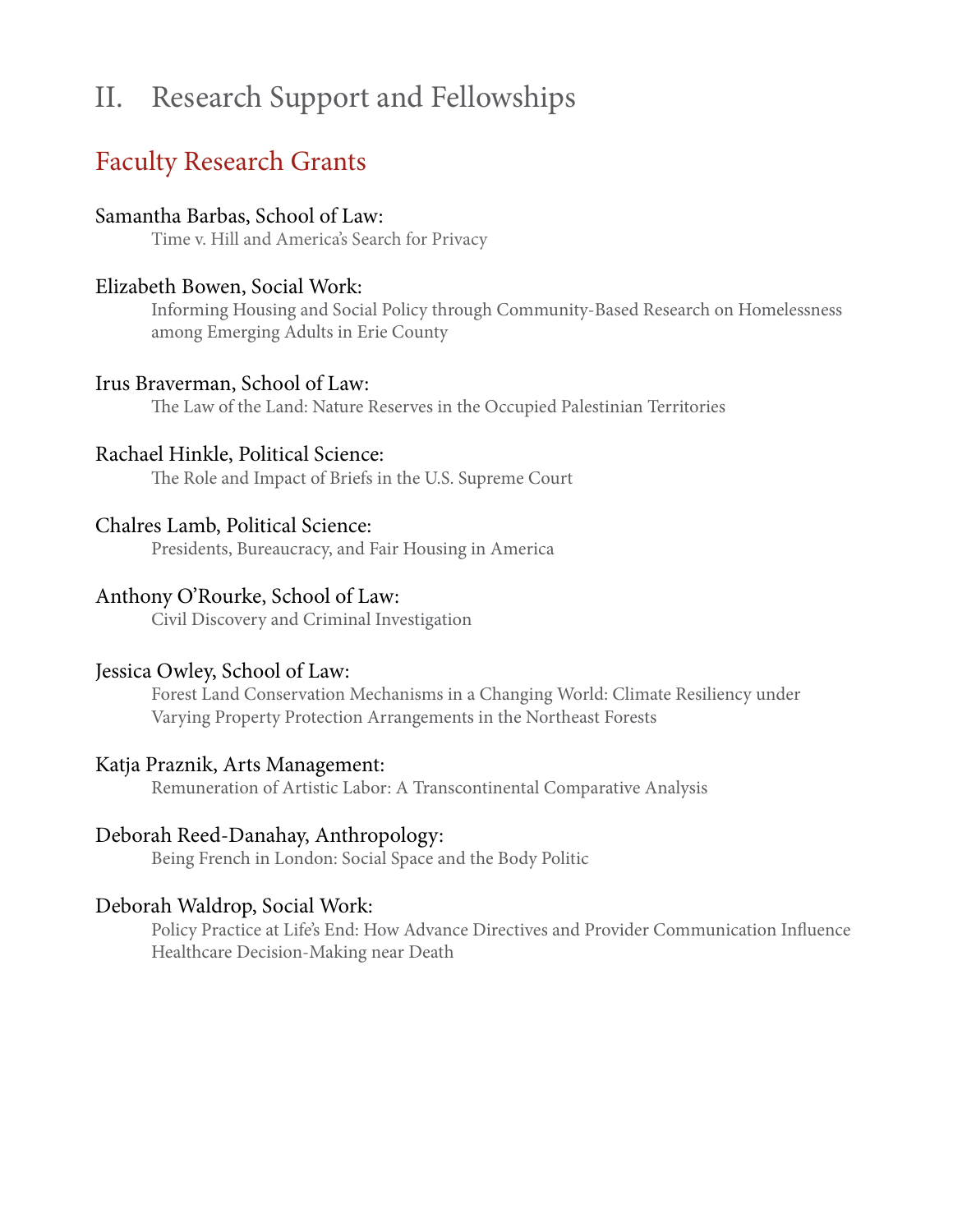## Baldy Fellowships in Interdisciplinary Legal Studies

The Baldy Center continued its fellowship program for scholars pursuing important topics in law, legal institutions, and social policy during the 2015-2016 academic year. Fellows are expected to participate regularly in Baldy Center events, but otherwise have no obligations beyond vigorously pursuing their research. Fellows receive standard university research privileges (library, Internet, office space, computer, phone) and are encouraged to develop collaborative research projects with SUNY Buffalo faculty members where appropriate. Those who wish to teach a course to aid their research or gain teaching experience are accommodated on a case-by-case basis.

#### The 2015-2016 Postdoctoral Fellows were:



Laura Ford, 2014-2016 Postdoctoral Fellow, received a Ph.D. in Sociology from Cornell University, having previously earned an LL.M. in Intellectual Property Law and Policy from University of Washington Law School and a J.D. from Tulane Law School. As a Baldy Fellow, Laura will produce a book manuscript tracing the emergence of intellec tual property, a socio-legal development that reveals the continuing relevance of Max Weber's sociology of modernity.



Rebecca Schmidt, 2015-2016 Postdoctoral Fellow, holds a PhD from the European University Institute (Florence, Italy) and has been a visit ing fellow at the GlobalTrust Project at Tel Aviv University. At the Baldy Center, her main research focus will be on the interplay between ex pertise driven private regulation and more traditional political authority in multi-level transnational regulatory networks. Rebecca's fellowship is co-sponsored with York University.



Camilo Arturo Leslie, 2015-17 Postdoctoral Fellow, has a PhD in Sociology from the University of Michigan, where he previously earned a JD. His dissertation research combines legal sociology, economic sociology, and a theoretical focus on trust and trustworthiness. At the Baldy Center, Camilo is revising his dissertation into a book manuscript tentatively titled Untangling the Knotted Roots of Trust: Trustworthiness and Jurisdiction in the Stanford Financial Group Fraud.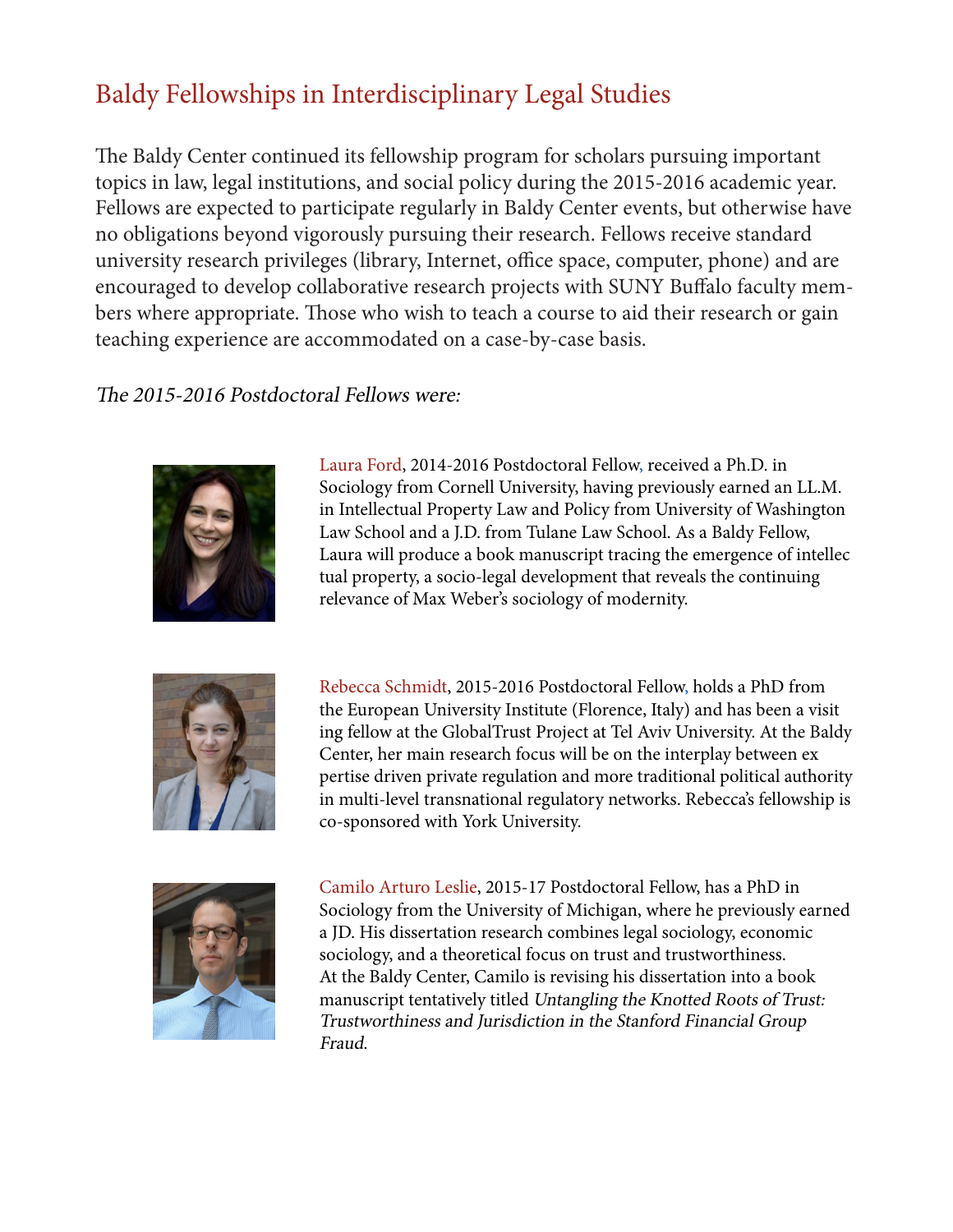

 Justin Simard, 2015-17 Postdoctoral Fellow, earned his JD and his PhD in History at the University of Pennsylvania. His dissertation examines how American lawyers in the 19th century helped build the American economy. At the Baldy Center, Justin continues his research on the work of 19th century American lawyers and published "The Birth of a Legal Economy: Lawyers and the Development of American Commerce," which appeared in the Buffalo Law Review.

## III. Speakers and Visitors

## Distinguished Speaker Series

February 26, 2016 Adriaan Lanni, Professor of Law, Harvard Law School. "Law and Order in Classical Athens"

April 15, 2016 Marianne Constable, Professor of Rhetoric, University of California, Berkeley. "'The Justification was Perfect: Chicago Husband-Killing and the New Unwritten Law"

April 29, 2016 Douglas Kysar, Joseph M. Field '55 Professor of Law, Yale Law School. "Living with Owing"

## Co-Sponsored Events

October 8-10, 2015 "Pain: An Interdisciplinary Conference." Co-sponsored by the UB Department of English and a range of UB departments, chairs, and research centers.

November 13, 2015

"4th Annual Haudenosaunee Symposium." Co-sponsored by the Haudenosaunee-Native American Studies Research Workshop and the UB Humanities Institute.

April 4, 2016

Renee Cramer, Associate Professor of Law, Politics, and Society at Drake University. "Pregnant with the Stars: The Celebrity Baby Bump as a Site of Neoliberal Governance." Co-sponsored by the UB Department of Sociology.

#### April 26, 2016

Nancy Foner, Distinguished Professor of Sociology at Hunter College and the Graduate Center, City University of New York. "Unpopular Sovereignty." Co-sponsored by the UB Department of Anthropology and Jean Monnet Chair Deborah Reed-Danahay.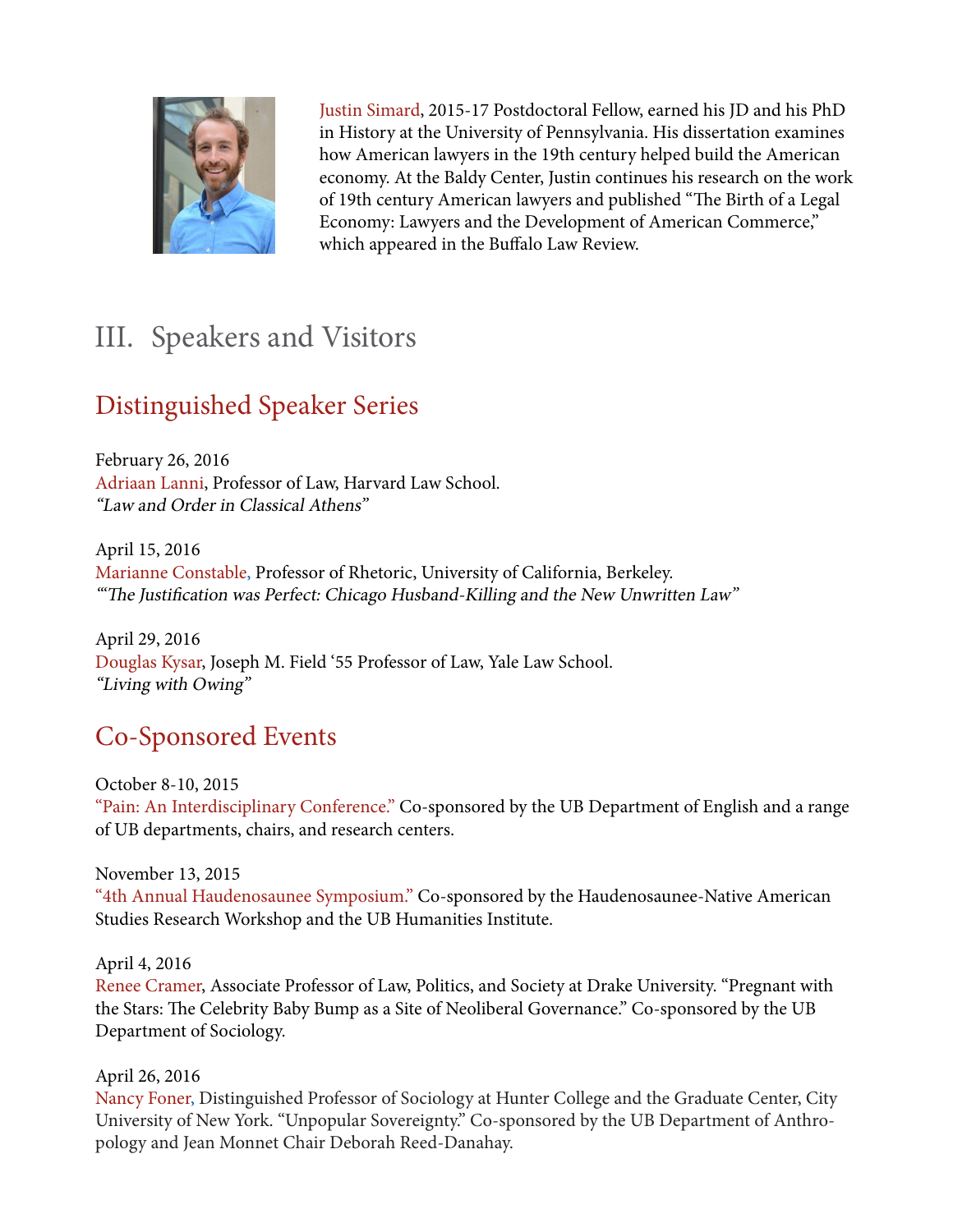April 27, 2016

Cheng-Yi Huang, Associate Research Professor in the Institutum Iurisprudentiae, Academia Sinica, Taiwan. "Disciplinary Nomadicism: Observations on Researching Messy History, Law, and Society in 20th Century China." Co-sponsored with the UB Program in Asian Studies.

## IV. Conferences and Workshops

March 31-April 1, 2016 "Gender and the Drug War." Organized by UB Associate Professor of History David Herzberg.

May 12-14, 2016 "Redistribution: Politics, Law, and Policy." Organized by UB Professor of Law Matthew Dimick.

## V. Publications

### SSRN Buffalo Legal Studies Research Paper Series

The Baldy Center and the SUNY Buffalo Law School co-sponsor an online series of working papers, called the Buffalo Legal Studies Research Paper Series. It is hosted and distributed by SSRN (Social Science Research Network) and provides an international, interdisciplinary audience for the law-related work of UB faculty and visiting scholars. The editor of the series is Errol Meidinger, UB School of Law.

"Exorcising the Clergy Privilege" Virginia Law Review, Vol. 103, 2017, University at Buffalo School of Law Legal Studies Research Paper No. 2016-44 Christine Bartholomew

"The Failed Superiority Experiment" Vanderbilt Law Review, Forthcoming, SUNY Buffalo Legal Studies Research Paper No. 2016-016 Christine Bartholomew

"Penal Incapacitation: A Situationist Critique" American Criminal Law Review, Vol. 54, No. 1, 2017, University at Buffalo School of Law Legal Studies Research Paper No. 2016-037 Guyora Binder

"Why Law Matters for Our Obligations" Critical Analysis of Law 2:2 (2015), University at Buffalo School of Law Legal Studies Research Paper No. 2016-032 Guyora Binder

"What Is Criminal Law About?" Michigan Law Review, Vol. 114, p. 1173, 2016, University at Buffalo School of Law Legal Studies Research Paper No. 2016-027 Guyora Binder and Robert Weisberg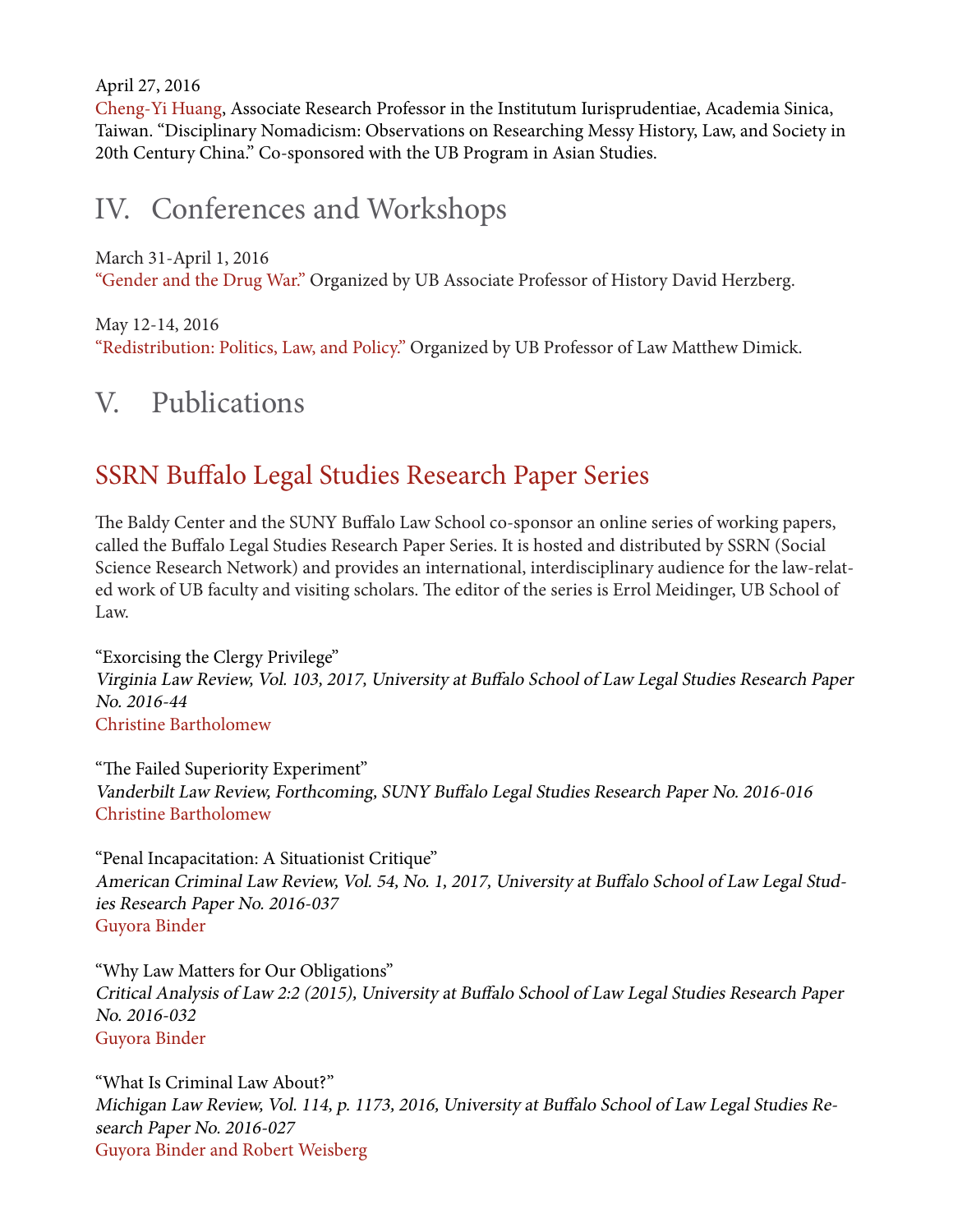"Capital Punishment of Unintentional Felony Murder" Notre Dame Law Review, Vol. 92, p. 1141, 2017, University at Buffalo School of Law Legal Studies Research Paper No. 2016-045, Stanford Public Law Working Paper Guyora Binder, Robert Weisberg and Brenner Fissell

"Is Assisted Procreation an LGBT Right?" Wisconsin Law Review, Vol. 2016, No. 6, 2016, University at Buffalo School of Law Legal Studies Research Paper No. 2016-42 Michael Boucai

"The Pet Keeping Industry in the American City" Squaderno 42: 51-55. ISSN 1973-9141 , University at Buffalo School of Law Legal Studies Research Paper No. 2016-035 Irus Braverman

"Anticipating Endangerment: The Biopolitics of Threatened Species Lists" BioSocieties (2016). DOI: 10.1057/s41292-016-0025-0, University at Buffalo School of Law Legal Studies Research Paper No. 2016-034 Irus Braverman

"Pet Subjects" Times Literary Supplement, October 6, 2016, University at Buffalo School of Law Legal Studies Research Paper No. 2016-033 Irus Braverman

"Biopolarity: Coral Scientists between Hope and Despair" Anthropology Now. Volume 8, Issue 2, December 2016 (Forthcoming), University at Buffalo School of Law Legal Studies Research Paper No. 2016-031 Irus Braverman

"Bleached! Managing Coral Catastrophe" Futures (2016), DOI: 10.1016/j.futures.2016.06.001 , University at Buffalo School of Law Legal Studies Research Paper No. 2016-030 Irus Braverman

"Zootopia: Book review of David Grazian's 'American Zoo'" Times Literary Supplement, May 18, 2016, University at Buffalo School of Law Legal Studies Research Paper. 2016-023 Irus Braverman

"More-than-Human Legalities: Advocating an 'Animal Turn' in Law and Society" Irus Braverman (2015). "More-than-Human Legalities." In Patricia Ewick and Austin Sarat (eds.), The Wiley Handbook of Law and Society (Wiley Press), pp. 307-321., SUNY Buffalo Legal Studies Research Paper No. 2016-022 Irus Braverman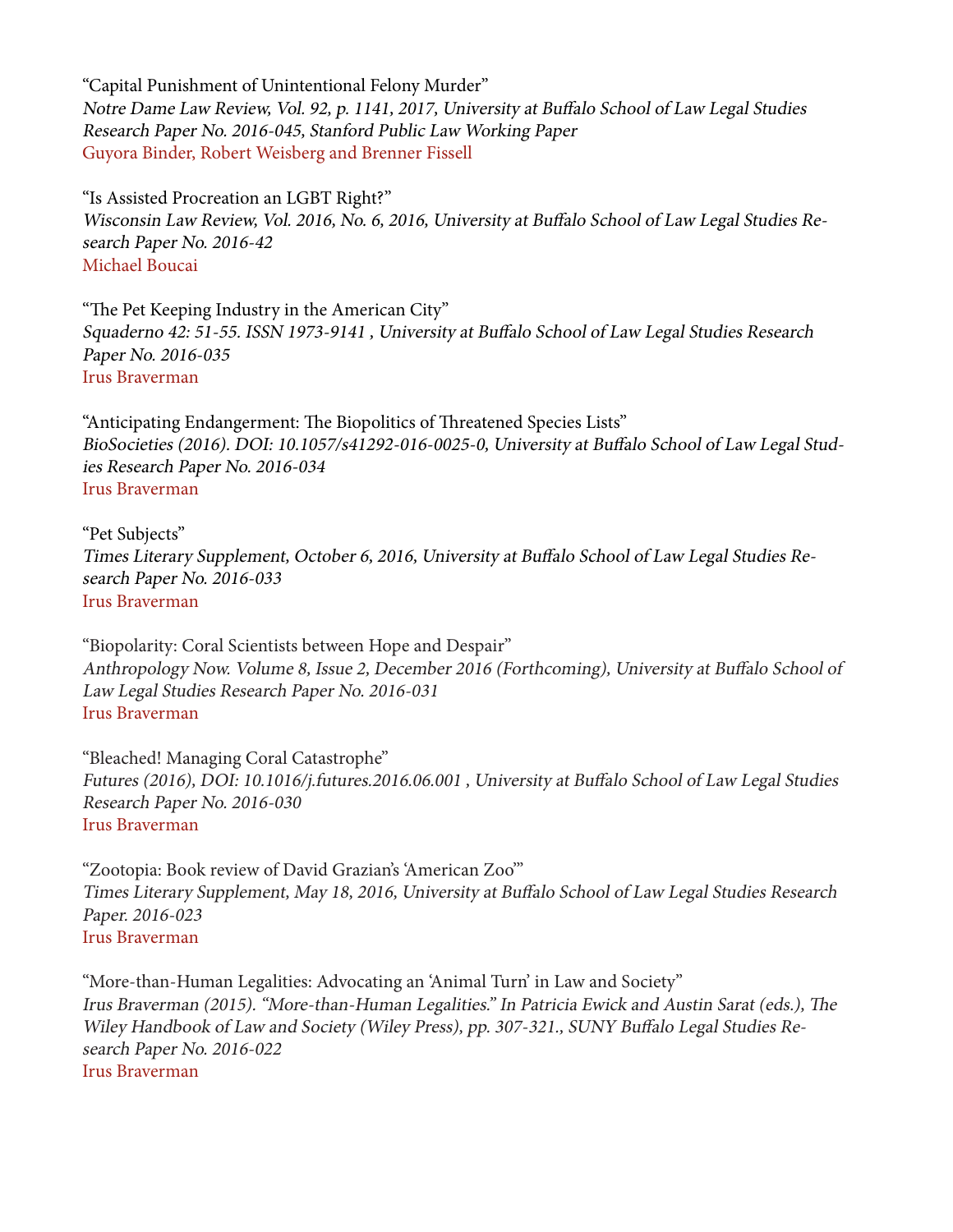"Wild Life: An Ethnography / Author's Response to Reviews" Irus Braverman. 2016. Wild life: An ethnography / Author's response to reviews. Dialogues in Human Geography, 6(1): 110-112. , SUNY Buffalo Legal Studies Research Paper No. 2016-021 Irus Braverman

"The Regulatory Life of Threatened Species Lists" Published in Irus Braverman (ed.). 2016. Animals, Biopolitics, Law: Lively Legalities (Routledge), SUNY Buffalo Legal Studies Research Paper No. 2016-020 Irus Braverman

"The Life and Law of Corals: Breathing Meditations" Forthcoming, Victoria Brooks & Andreas Philippopoulos-Mihalopoulos (eds.), Handbook of Research Methods in Environmental Law (Edward Elgar Publishing) , SUNY Buffalo Legal Studies Research Paper No. 2016-019 Irus Braverman

"Captive: Zoometric Operations in Gaza" Public Culture (Forthcoming), SUNY Buffalo Legal Studies Research Paper No. 2016-018 Irus Braverman

"Order and Disorder in the Urban Forest: A Foucauldian/Latourian Perspective" L. Anders Sandberg, Adrina Bardekjian, and Sadia Butt (eds.), Urban Forests, Trees, and Green Space: A Political Ecology Perspective (Routledge/Earthscan), pp. 132-146, 2014, SUNY Buffalo Legal Studies Research Paper No. 2016-006 Irus Braverman

"Who's Afraid of Methodology? Advocating a Methodological Turn in Legal Geography" The Expanding Spaces of Law: A Timely Legal Geography, Irus Braverman, Nicholas Blomley, David Delaney & Alexandre (Sandy) Kedar (eds.) (Stanford University Press), pp. 120-141, 2014, SUNY Buffalo Legal Studies Research Paper No. 2016-005 Irus Braverman

"Hyperlegality and Heightened Surveillance: The Case of Threatened Species Lists" Surveillance & Society 13(2): 310-313, 2015, SUNY Buffalo Legal Studies Research Paper No. 2015- 031 Irus Braverman

"Is the Puerto Rican Parrot Worth Saving? The Biopolitics of Endangerment and Grievability" Economies of Death (ISBN: 978-1-138-80576-7), pp. 73-94; Kathryn Gillespie and Patricia Lopez (eds.), , SUNY Buffalo Legal Studies Research Paper No. 2015-026 Irus Braverman

"Consent, Coercion, and Bankruptcy Administration" Journal of Business & Technology Law, Vol. 11, 2016, SUNY Buffalo Legal Studies Research Paper No. 2016-010 S. Todd Brown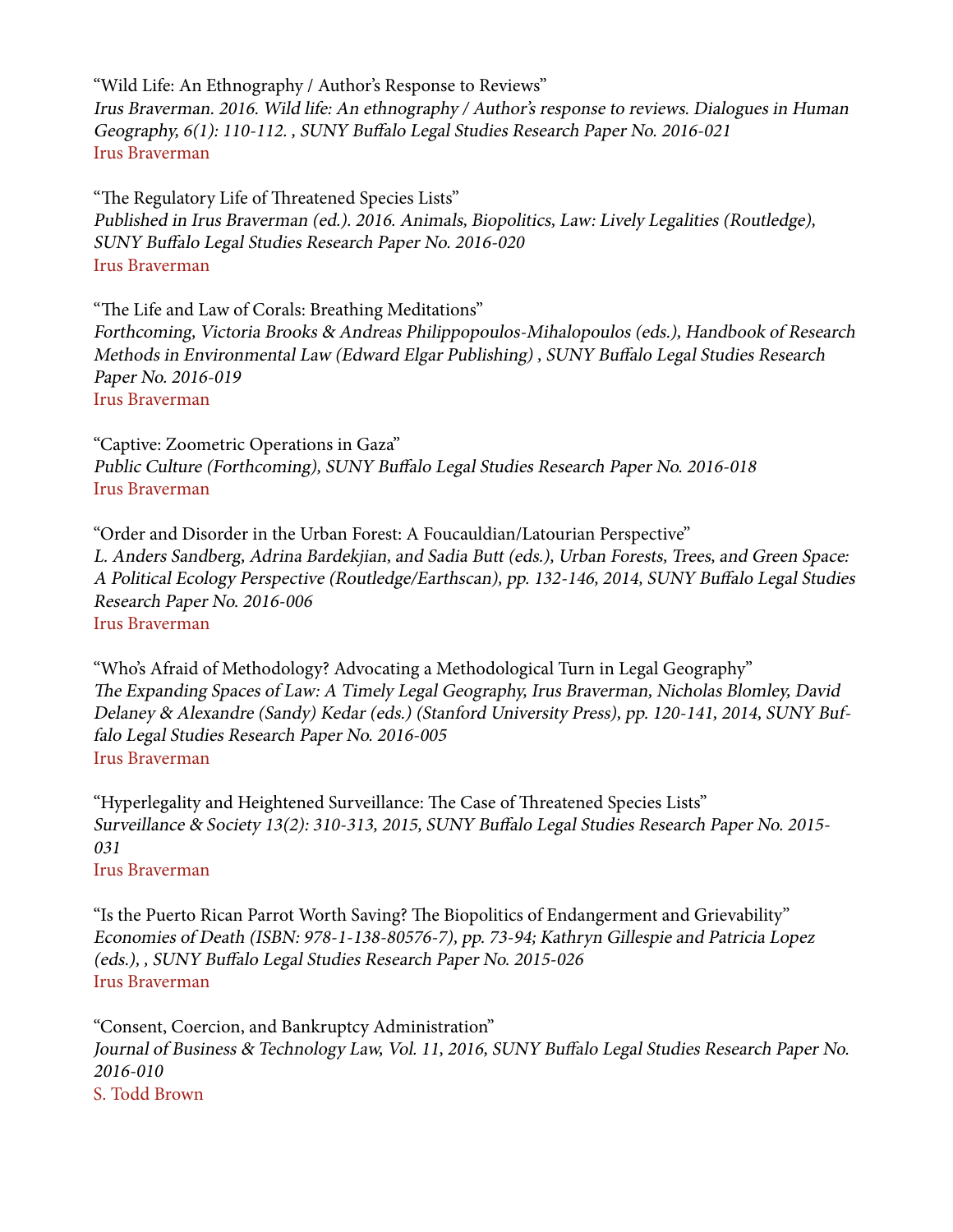"Should the Law Do Anything About Economic Inequality?" SUNY Buffalo Legal Studies Research Paper No. 2016-011, Cornell Journal of Law and Public Policy, Vol. 26, No. 1, 2016 Matthew Dimick

"Patenting the Social: Alice, Abstraction, & Functionalism in Software Patent Claims" Cardozo Public Law, Policy and Ethics Journal, Vol. 14, No. 2, 2016, University at Buffalo School of Law Legal Studies Research Paper. 2016-026 Laura R. Ford

"Practice-Driven Changes to Constitutional Structures of Governance" 69 Ark. L. Rev. 335 (2016), SUNY Buffalo Legal Studies Research Paper, No. 2016-010 James A. Gardner

"Justice Brennan and the Foundations of Human Rights Federalism" Ohio State Law Journal, Vol. 77, p. 355, 2016, SUNY Buffalo Legal Studies Research Paper No. 2016- 004

James A. Gardner

"When Popular Decisions Rest on Shaky Foundations: Implications of Selected WTO Appellate Body Jurisprudence"

Julien Chaisse and Tsai-yu Lin, eds., International Economic Law and Governance: Essays in Honour of Mitsuo Matsushita (Oxford University Press 2016), University at Buffalo School of Law Legal Studies Research Paper No. 2016-029, Victoria University of Wellington Legal Research Paper No. 114/2017

Meredith Kolsky Lewis

"International Political Economy and the Prisoner's Dilemma: Compliance with International Law" Forthcoming in Alberta Fabricotti, (ed.) The Political Economy of International Law: A European Perspective (Edward Elgar 2016), SUNY Buffalo Legal Studies Research Paper No. 2016-015 Meredith Kolsky Lewis

"Secret Law" 106 Georgetown Law Journal 803 (2018) Jonathan Manes

"Facing the Ghost of Cruikshank in Constitutional Law" 65 J. Legal Education 278 (2015), University at Buffalo School of Law Legal Studies Research Paper. 2016-025 Martha T. McCluskey

"Toward a Fundamental Right to Evade Law? The Rule of Power in Shelby County and State Farm" 17 Berkeley Journal Of African-American Law & Policy 216 (2015), 7 Touro Law Journal Of Race, Gender, & Ethnicity 216 (2014-15), SUNY Buffalo Legal Studies Research Paper No. 2015-033 Martha T. McCluskey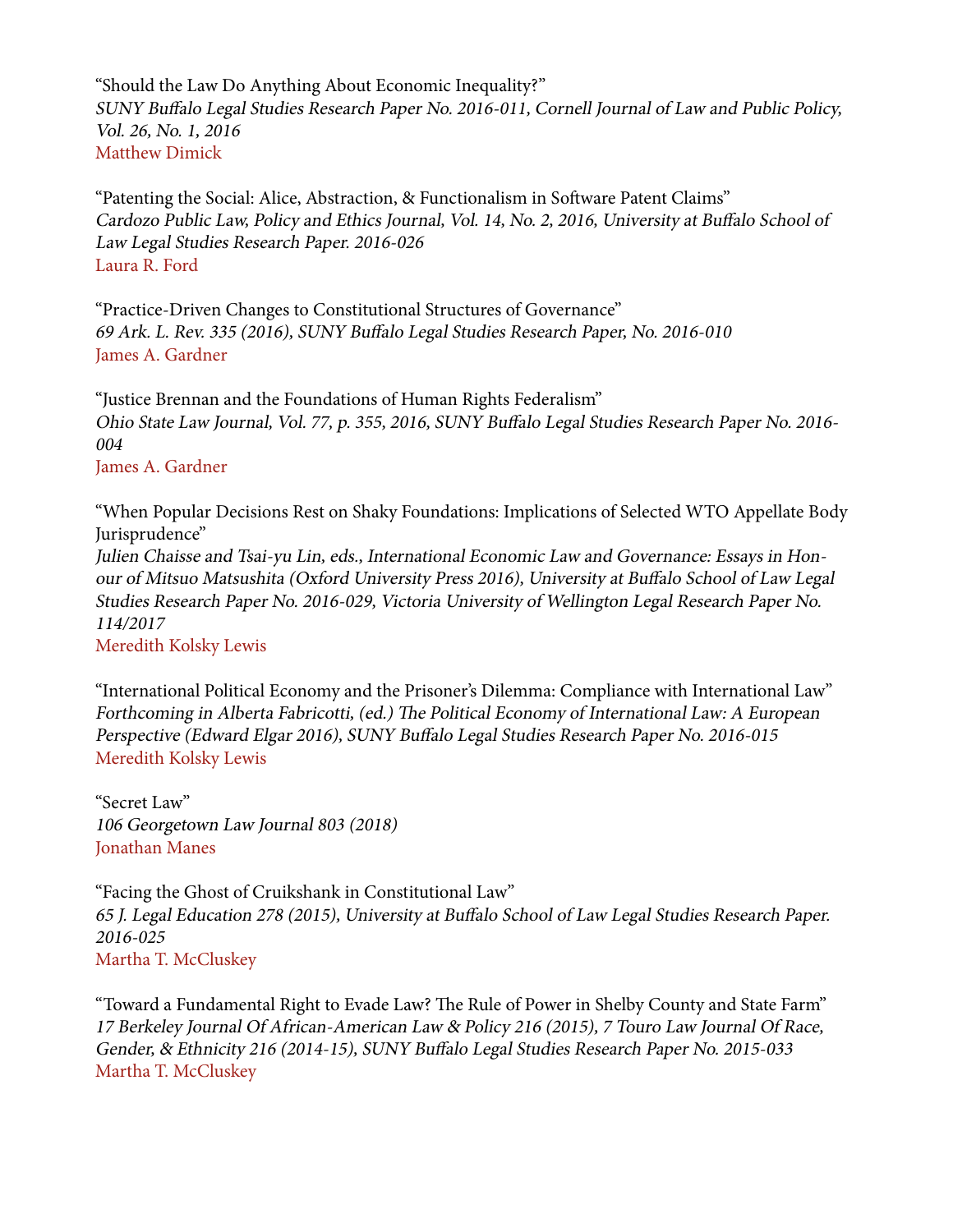"Personal Responsibility for Systemic Inequality" Research Handbook on Political Economy and the Law. Ugo Mattei and John D. Haskell, eds., pp. 227- 45 (Edward Elgar 2015)., SUNY Buffalo Legal Studies Research Paper No. 2016-009 Martha T. McCluskey

"Law and Economics: Contemporary Approaches" Yale Law & Policy Review, Forthcoming, U of Maryland Legal Studies Research Paper No. 2016-05, SUNY Buffalo Legal Studies Research Paper No. 2016-014 Martha T. McCluskey, Frank A. Pasquale and Jennifer Taub

"Mega-Regional Trade Agreements and Global Environmental Governance: The Case of the Trans-Pacific Partnership Agreement" University at Buffalo School of Law Legal Studies Research Paper No. 2016-038 Errol Meidinger

"Textual Vagueness and Institutional Divergence in Constitutional Decisionmaking" William & Mary Bill of Rights, Forthcoming, University at Buffalo School of Law Legal Studies Research Paper No. 2016-040 Anthony O'Rourke

"Substantive Due Process for Noncitizens: Lessons from Obergefell" Michigan Law Review First Impressions, 2016, SUNY Buffalo Legal Studies Research Paper No. 2016- 007

Anthony O'Rourke

"Cultural Heritage Conservation Easements: The Problem of Using Property Law Tools for Heritage Protection"

Land Use Policy 2015, Forthcoming, SUNY Buffalo Legal Studies Research Paper No. 2015-032 Jessica Owley

"Chapter 4: Flexible Conservation in Uncertain Times" Contemporary Issues in Climate Change Law and Policy: Essays Inspired by the IPCC, pp. 65-102, April 2016, UC Hastings Research Paper No. 180, University at Buffalo School of Law Legal Studies Research Paper. 2016-028 Jessica Owley and David Takacs

"Public Access to Spatial Data on Private-Land Conservation" 22(2) Ecology & Society 24 (2017), University at Buffalo School of Law Legal Studies Research Paper No. 2016-046 Adena R. Rissman, Jessica Owley, Andrew L'Roe, Amy Morris and Chloe Wardropper

"Sez Who? Critical Legal History Without a Privileged Position" Forthcoming in the Oxford Handbook of Historical Legal Research, Markus D. Dubber and Christopher Tomlins, editors, University at Buffalo School of Law Legal Studies Research Paper No. 2016-039 John Henry Schlegel